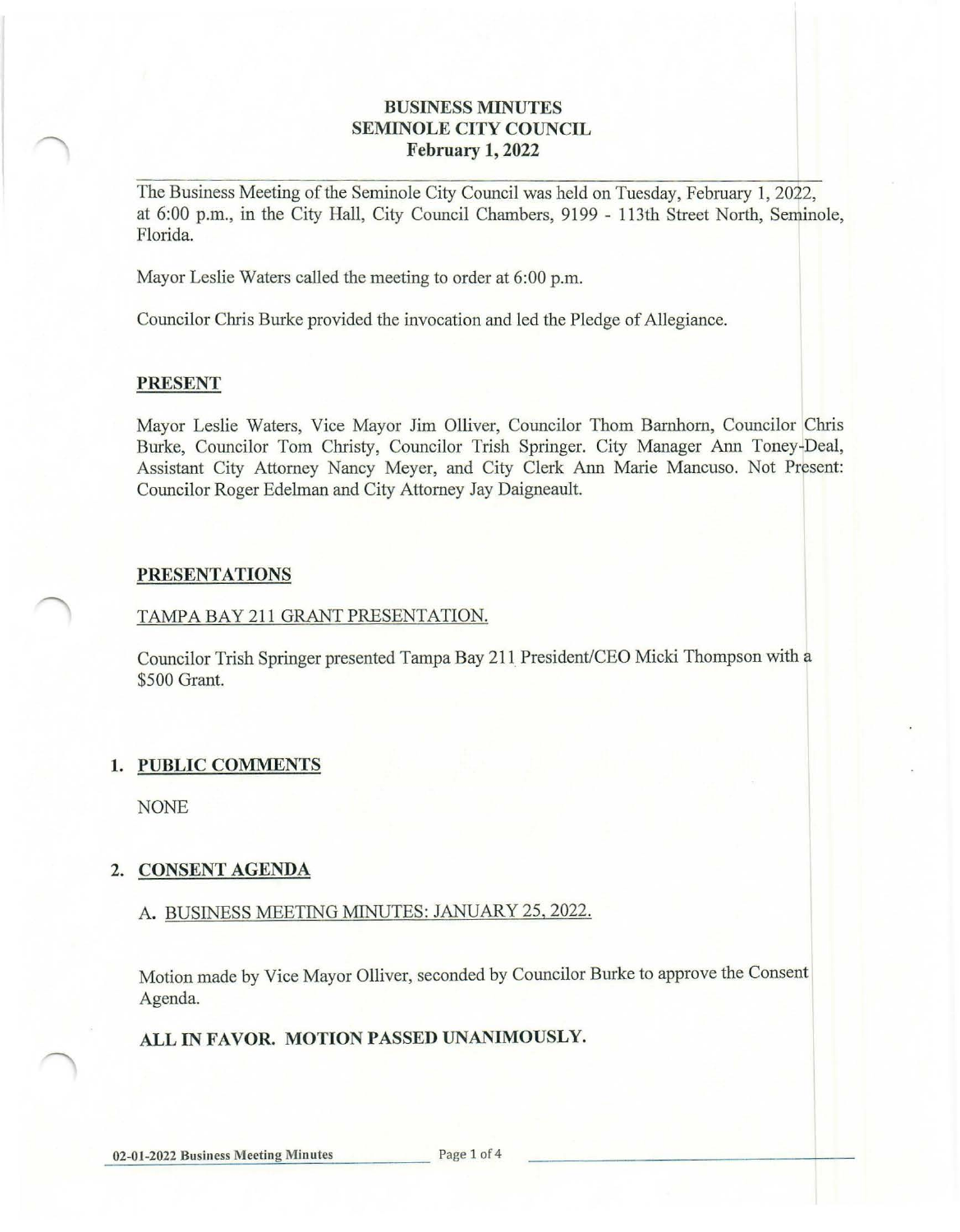## **3. ACTION ITEMS**

# **A. AUTHORIZE THE CITY MANAGER TO UTILIZE CITY OF LARGO BID #19-B-690 AND EXPEND CIP FUNDS IN THE AMOUNT OF \$290,305 TO GATOR GRADING & PAVING, LLC AND \$[182,725.20](https://182,725.20) TO ASPHALT PAVING SYSTEMS, INC. FOR RESURFACING AND RE-STRIPING OF STREETS IDENTIFIED IN THE FISCAL YEAR 2021-2022 PAVEMENT MANAGEMENT PLAN.**

City Manager Toney-Deal stated that the contract is a piggyback off of a City of Largo bid. The City of Seminole is utilizing the lowest qualified bidders on both of the categories. This is the third year of the City of Seminole Pavement Management Plan. Staff is recommending its approval.

Motion made by Councilor Burke, seconded by Councilor Barnhom to authorize the City Manager to utilize the City of Largo Bid #19-B-690 and expend CIP funds in the amount of \$290,305 to Gator Grading & Paving, LLC and to expend CIP funds in the amount of \$[182,725.20](https://182,725.20) to Asphalt Paving Systems, Inc. for resurfacing and re-striping of streets identified in the fiscal year 2021-2022 Pavement Management Plan.

Councilor Olliver inquired as to whether there has been any deviation from the original Pavement Management Plan. Public Works Director Rodney Due stated that the City has been following the plan as proposed.

#### **ALL IN FAVOR. MOTION PASSED UNANIMOUSLY.**

## **4. CITY COUNCIL REPORTS**

Councilor Barnhom - Councilor Barnhom attended the Florida League of Cities Monday morning Legislative call.

Councilor Burke - Councilor Burke stated that he was very disappointed in the proposed Net Metering bill that is being considered by the State Legislature, and asked that when Councilors are speaking to State Legislators to please advise them how bad this bill is for our citizens and for our State.

Councilor Christy-No report.

Councilor Edelman - Absent - No report.

Vice Mayor Olliver - Councilor Olliver attended the Florida League of Cities Monday morning Legislative call; continued planning for the February 16, 2022, Institute for Strategic Policy Solutions (ISPS) Legislative Advocacy forum - time has been established from  $6:00$  p.m. -7:00 p.m.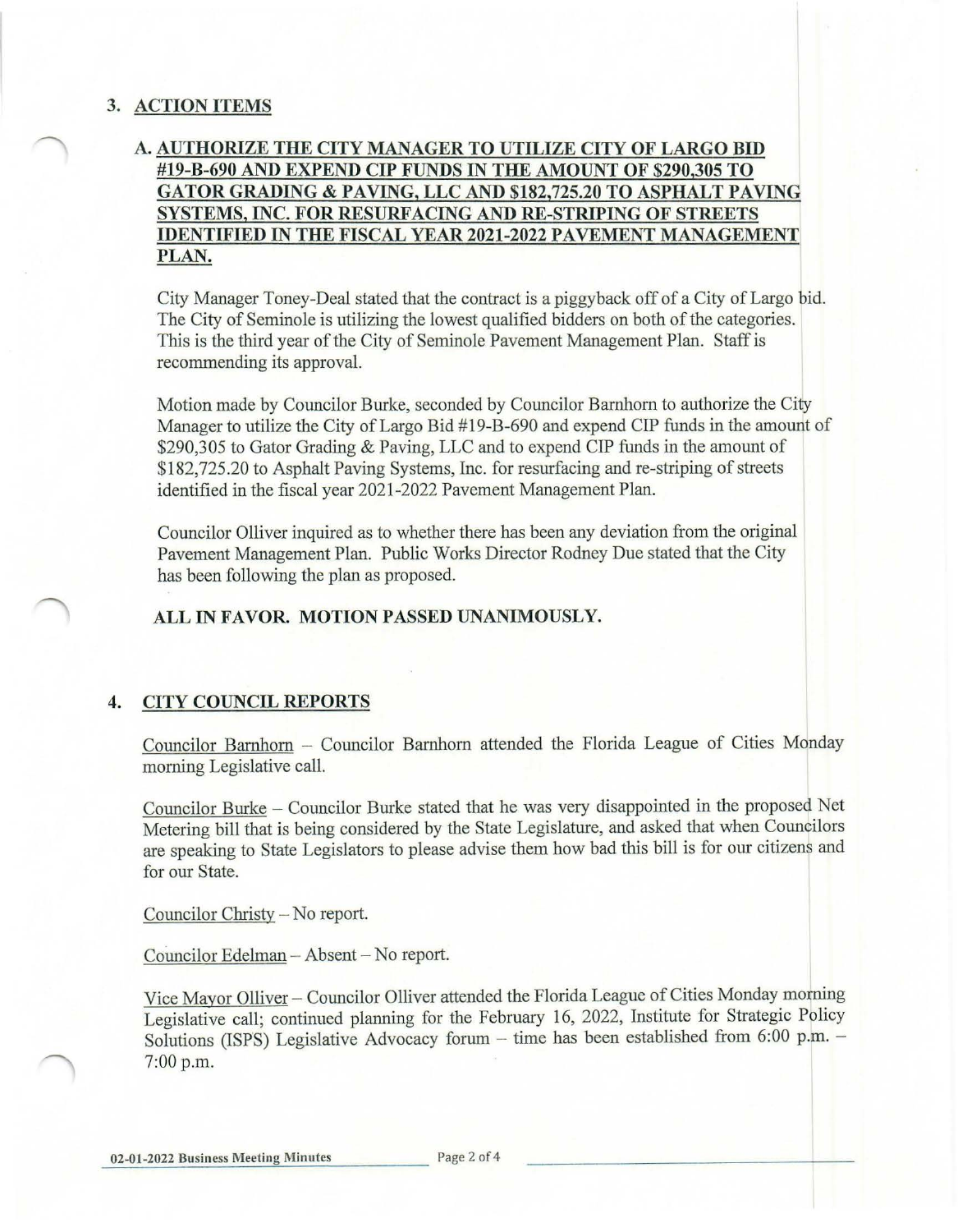Councilor Springer - Councilor Springer attended the Florida League of Cities Monday morning Legislative call; virtually attended a Suncoast League of Cities Executive Board meeting.

Mayor Waters - Mayor Waters volunteered at the Interfaith Food Pantry; met with Candidate for Congress, Amanda Maki; had a "Meet Up with the Mayor" session; attended the retirement party of Pinellas Park City Manager, Doug Lewis; virtually attended the Florida League of Mayors meeting.

## **5. CITY MANAGER REPORT**

#### **A.** COMMUNITY POLICING REPORT.

Community Policing Officer Deputy Siem stated that in spite of the rain, the "Coffee with First Responders" was a success. He also gave a reminder of basic safety tips and spoke of an accident that took place that morning with a large boat on Park Boulevard and Seminole Boulevard.

#### **B.** LEGISLATIVE UPDATE.

City Manager Toney-Deal stated that there is a link on the Florida League of Cites' website that tracks current Bills. She also gave a brief summary of the status of several Bills.

#### **C.** RESERVATIONS FOR VOLUNTEER DINNER.

City Manager Toney-Deal reminded Council to RSVP to City Clerk Mancuso for the Annual Volunteer Appreciation Dinner if they have not already done so.

City Manager Toney-Deal also reminded Council to send in their items/suggestions for the Annual Retreat/Workshop by Friday, February 11, 2022. As a reminder, the retreat is Saturday, April 2, 2022.

#### **6. OLD BUSINESS**

Councilor Burke inquired about the work equipment he noticed at Waterfront Park. City Manager Toney-Deal stated that the equipment is related to the installation of landscaping and irrigation.

Councilor Burke also inquired about the Waste Pro contract with residents who are currently not complying. Community Development Director Mark Ely stated that there are currently 62 residents who are in non-compliance, who, if do not comply, will go before the Special Magistrate on March 23, 2022.